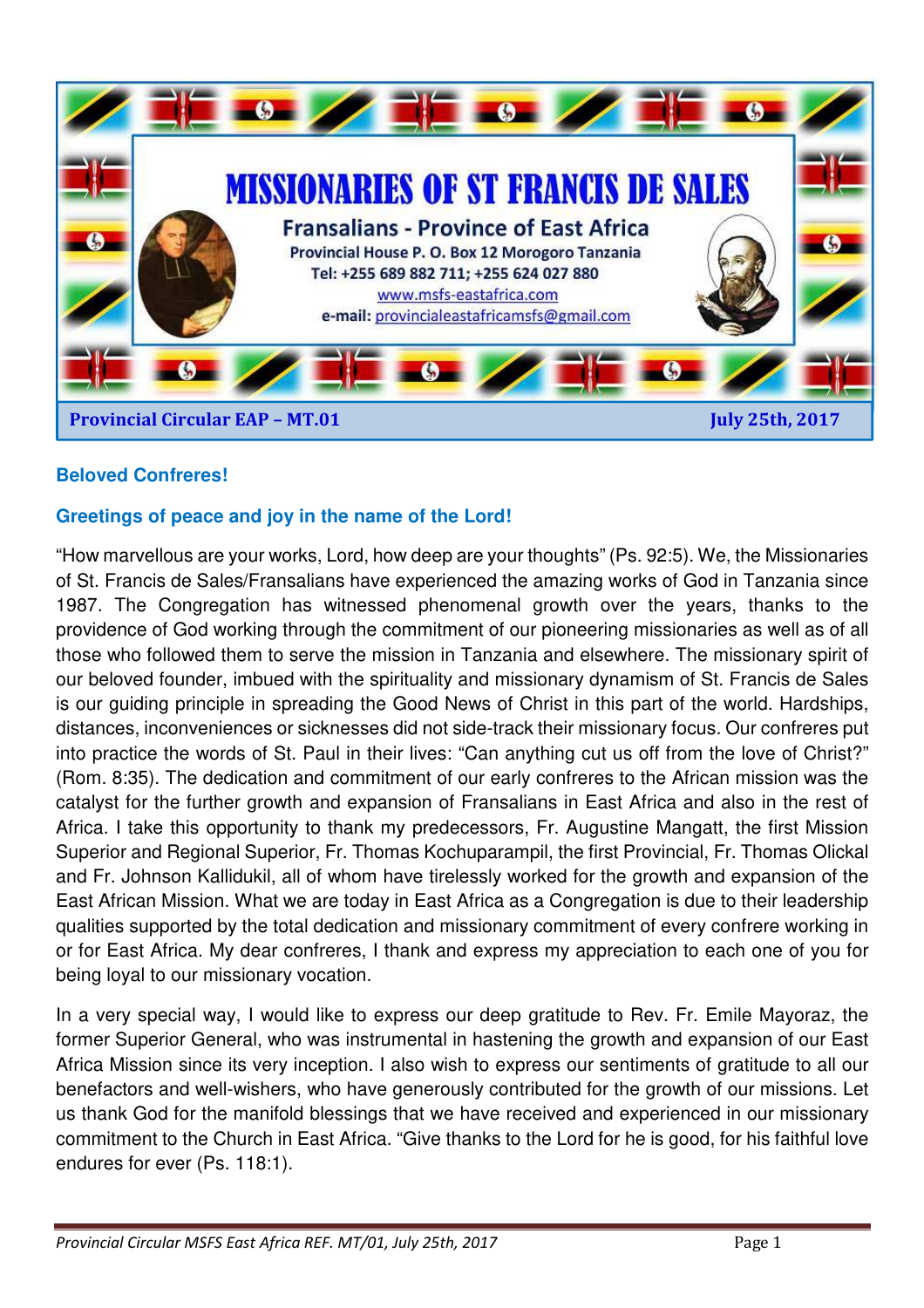My dear Confreres, trusting in God and counting on your collaboration, I have assumed the responsibility to be the fourth Provincial of the Province of East Africa on 15<sup>th</sup> July 2017. I sincerely thank each one of you for your confidence in me and for entrusting me the animation of our beloved Province for the next three years. I sincerely thank Rev. Fr. Abraham Vettuvelil, our Superior General and the General Curia for their trust in me and for asking me to guide the Province according to the hallowed Constitutions of our Congregation. I promise to be at your service for the greater glory of God. I request you to kindly guide and strengthen me through your valuable prayers. Let us live joyfully our missionary vocation in our communities manifesting 'MSFSness' in our daily lives.

# **Thanks to Rev. Fr. Johnson Kallidukil, the outgoing Provincial**



Fransalians in East Africa deeply appreciate and thank Rev. Fr. Johnson Kallidukil, who has just completed his six year tenure as the Provincial (2011 – 2017). We thank Fr. Johnson for the dedication and love with which he animated the Province during the past six years through his exemplary religious life and through the ministry of leadership. He consolidated our missionary endeavours throughout East Africa and was at the service of each mission and confrere. We thank him for his administrative skills, excellent organization of the matters of the Province, personnel planning and his vision for the entire Province. His deep trust in God has enabled him to make wise decisions for the growth of our missionary endeavours.

As we express our gratitude, we wish him all the best in his future ministry at the service of the Province Family.

### **450th Birthday of St. Francis de Sales**

Our beloved patron St. Francis de Sales was born on 21st August 1567 in Chateau de Sales at Thorens, Savoy, in present day France. This year, as we mark the 450<sup>th</sup> birthday of our patron, I urge each one of you to make a spiritual preparation by organizing a triduum at the level of local community/apostolic community and reflect upon the philosophy and spirituality of life of St. Francis de Sales and its relevance for our life and mission in East Africa to-day. Our formation houses could organize various programmes to instil in the formees the spirituality of St. Francis de Sales.

# **Convocation of the 8th Provincial Congress**



Statue of St.Francis de Sales at Thorens

In consultation with the Provincial Council held on 15<sup>th</sup> July at Morogoro, and with the due approval from the Superior General, and in accordance with the Constitutions and General Directory of the Congregation (Con. 234ff and GD. 261ff), I am glad to officially convoke the **8 th Ordinary Provincial Congress of East Africa Province**, to be held at Lumen Christi Institute, Maji ya Chai, Arusha, Tanzania from September 22<sup>nd</sup> (at 18 hrs) to 26<sup>th</sup> (at 20 hrs.), 2017. The theme of the Congress is:

### **FRANSALIANS IN EAST AFRICA: CONSECRATED TO LIVE JOYFULLY THE MISSION OF CHRIST, BEING LOYAL TO THE SPIRITUALITY OF ST. FRANCIS DE SALES AND THE MISSIONARY SPIRIT OF FR. PETER MERMIER.**

Provincial Congress is an extraordinary time of grace and blessing for each one of us. Let us make adequate preparations for the Provincial Congress so that it turns out to be a spiritual event for the growth of our mission and for the personal growth of each one of us.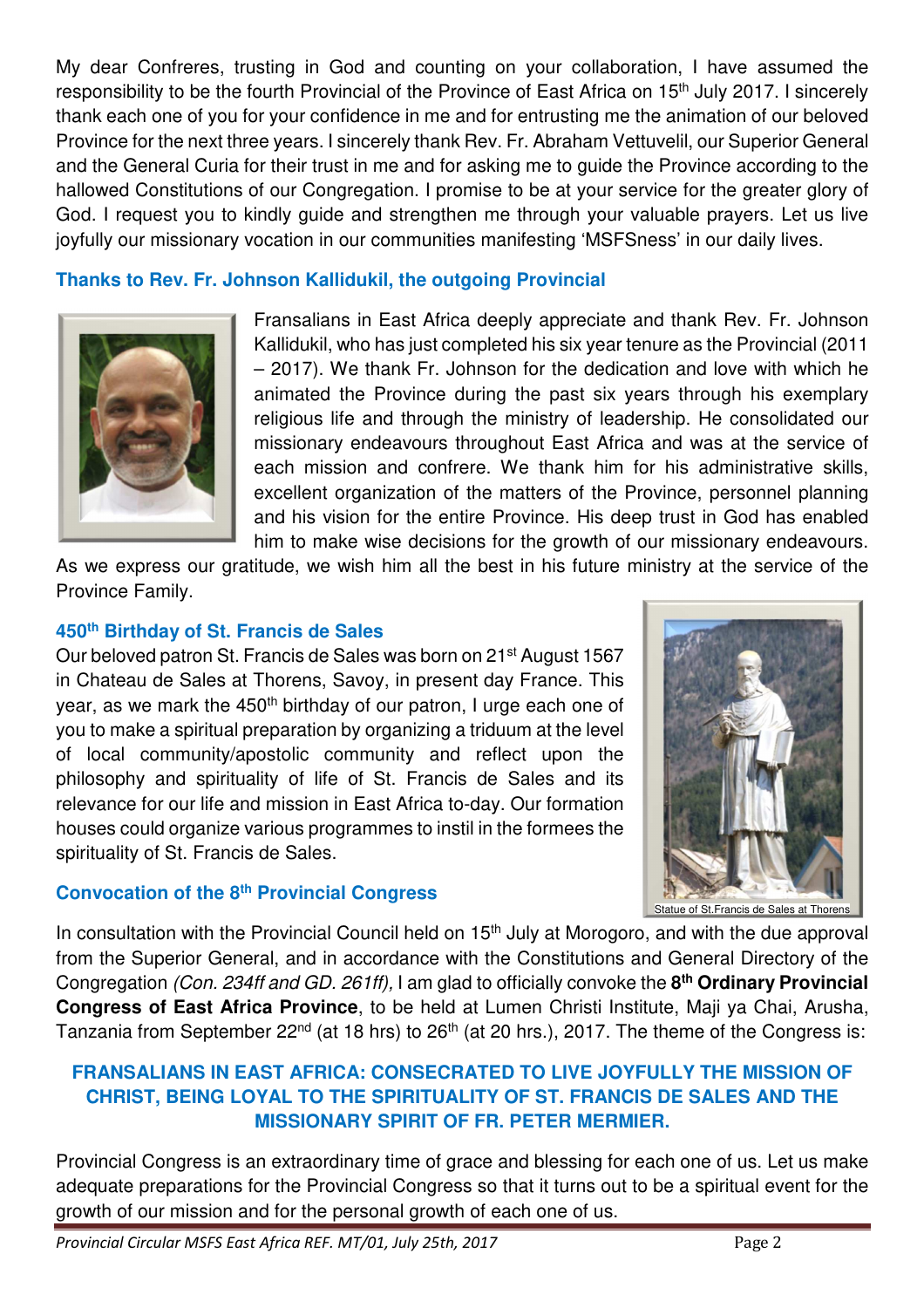The Provincial Council also has constituted a steering committee and four sub-committees for the preparation of the Congress.

# **Steering Committee**

- 1. Fr. Jomet Kollapallil (Convenor)
- 2. Fr. Soosai Raj Robert
- 3. Fr. Tomichen Perumanoor
- 4. Fr. Jose Eriyanickal
- 5. Fr. Charles Ouma
- 6. Fr. Mathew Thazhathukunnel (Chairperson)

The first meeting of the steering committee will be held on 22<sup>nd</sup> of August at 09.00 hrs at Lumen Christi Institute, Arusha.

The following committees have been constituted for the preparation of various papers to be presented in the Congress.

- **Consecrated life in Community**: Fr. Innocent Ngowi (Convenor), Fr. Kurian Kollapallil, Fr. Santhosh Paul Prakashbhavan and Fr. Sudhakar Clemet.
- **Mission**: Fr. C. Arockiasamy (Convenor), Fr. Jacob Thekkekara, Fr. Pius Kochuparampil, Fr. Nepolian, Fr. Sunny Mattathil and Fr. Joseph Kayanja
- **Formation:** Fr. Thomas Kochuparampil (Convenor), Fr. Thomas Kochalumchuvattil, Fr. Jomon Vellachalil and Fr. Thomas Njue.
- **Education:** Fr. Sunny Vettickal (Convenor), Fr. Sebastian Williams, Fr. Sheejan Kallarakkal and Fr. Japhet Kirimi.
- **Social Apostolate:** Fr. Thomas Chozhithara (Convenor), Fr. Regi Pendanath, Fr. Sebastian Kuzhupil and Fr. Stephen Mutisya.

The committees could meet at the earliest to prepare drafts of the documents for their respective areas and send these to the office of the Provincial before 10<sup>th</sup> of August 2017. The office of the Provincial will send the draft to local communities for study and discussion. The outcome of the discussions should then be formulated by the Superiors of the respective communities and they will send it to the office of the Provincial by  $25<sup>th</sup>$  of August 2017. Please send your papers to **provincialeastafricamsfs@gmail.com**

# **Visitation of Assistant Superior General**

Rev. Fr. Thumma Mariadas, our Assistant Superior General will be visiting every apostolic community in our Province in preparation for the Congress. The purpose of the visit is to reflect upon and evaluate matters concerning our life and mission in East Africa and to draw necessary conclusions for renewal and reorientation of our consecrated life and mission. Rev. Fr. Assistant General has prepared an evaluation paper for our reflection and discussion in local communities. The Superior of the local community could send the outcome of the discussions to the convenor of the apostolic community and he will make the final report, which will be presented during the meeting with the Assistant Superior General.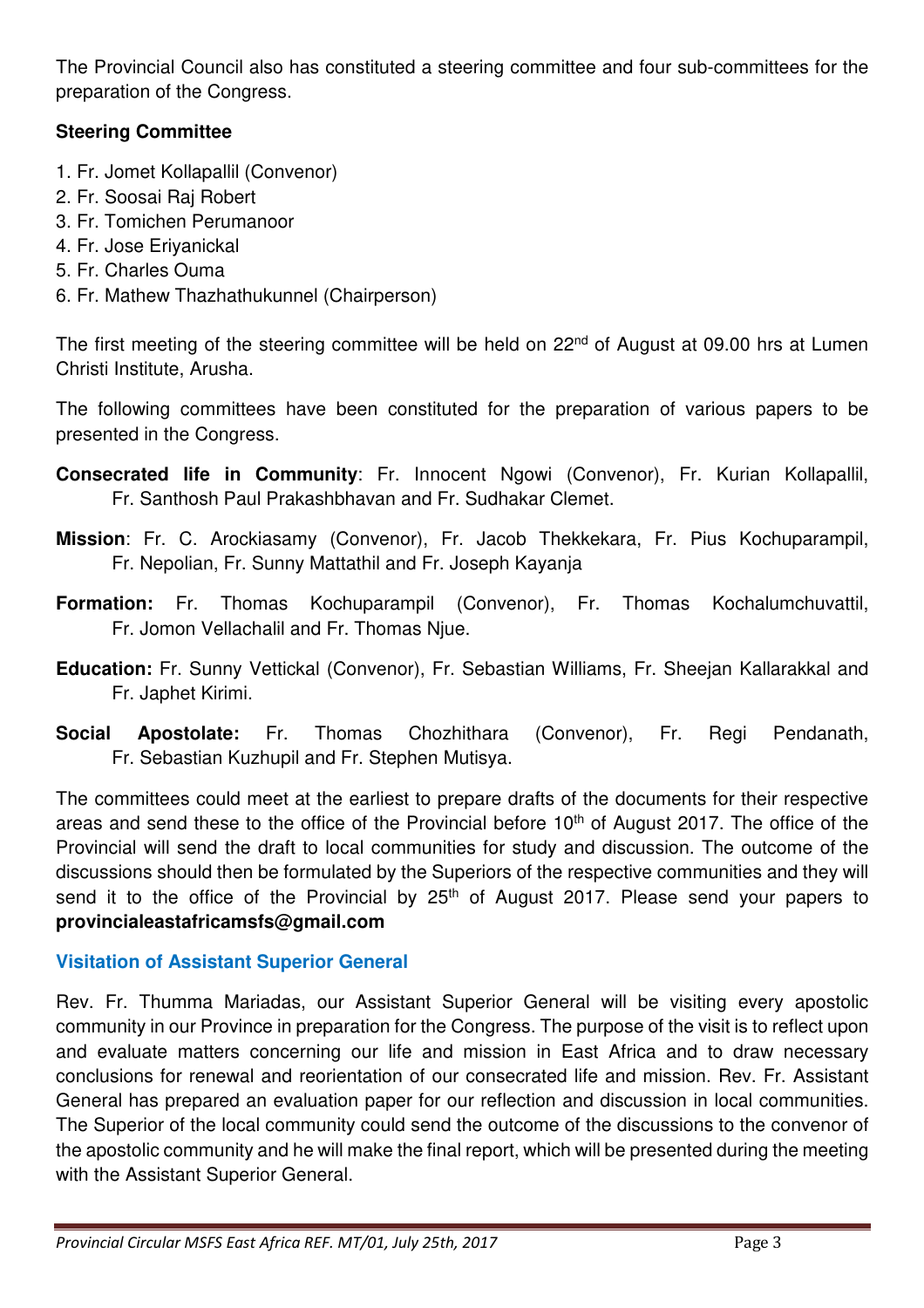The confreres, who are outside East Africa could send their reflections to the office of the Provincial. The Animation document is attached to the Provincial Circular. **Please find below the schedule of the visitation of the Assistant Superior General.** 

| 06 <sup>th</sup> September | Kenya Apostolic Community (09.00 hrs)        |
|----------------------------|----------------------------------------------|
| 08                         | Uganda Apostolic Community (09.00 hrs)       |
| 10                         | Arusha Apostolic Community (17.00 hrs)       |
| 12                         | Dar-Kibaha Apostolic Community (09.00 hrs)   |
| 13                         | Morogoro Apostolic Community (09.00 hrs)     |
| 15                         | Tabora-Kahama Apostolic Community (09.00hrs) |

### **Prayer in Preparation for Provincial Congress**

We have prepared a prayer for the spiritual preparation of the Provincial Congress. I request every community to kindly recite this prayer during the hours of liturgy. Please keep the success of the congress as an intention and pray specially during the Mass. The prayer is attached to the Provincial Circular.

#### **Visitation of Communities**

I would like to visit every confrere and community in the coming days prior to the Provincial Congress. Please see the dates of the visitation given below.

#### **Installation of the new Provincial Rev. Fr. Mathew Thazhathukunnel**



A famous English saying goes like this: "A Good day is seen in the morning." The morning of Saturday of July 15, 2017 was a good and grace filled one. This was so owing to the fact that it marked the great event of the installation of the fourth Provincial Superior of East Africa province. The event took place at SFS Junior Seminary, Kihonda, Morogoro.

The Holy Mass began at half past nine with a solemn

procession from Mermier Hall to the Seminary chapel. The main celebrant was Rev.Fr. Mathew Thazhathukunnel, the Provincial elect. Rev. Fr. Johnson Kallidukil MSFS, the outgoing Provincial warmly welcomed everyone and urged everyone to join Rev. Fr. Mathew Thazhathukunnel in praising and thanking the Lord. After the reading from the gospel, the master of ceremony, Rev. Fr. Charles Ouma MSFS welcomed the congregation gathered for the occasion to witness the Installation ceremony. Then articles 225 and 226 of the MSFS constitutions were read out by Rev. Fr. Sunny Vettickal MSFS.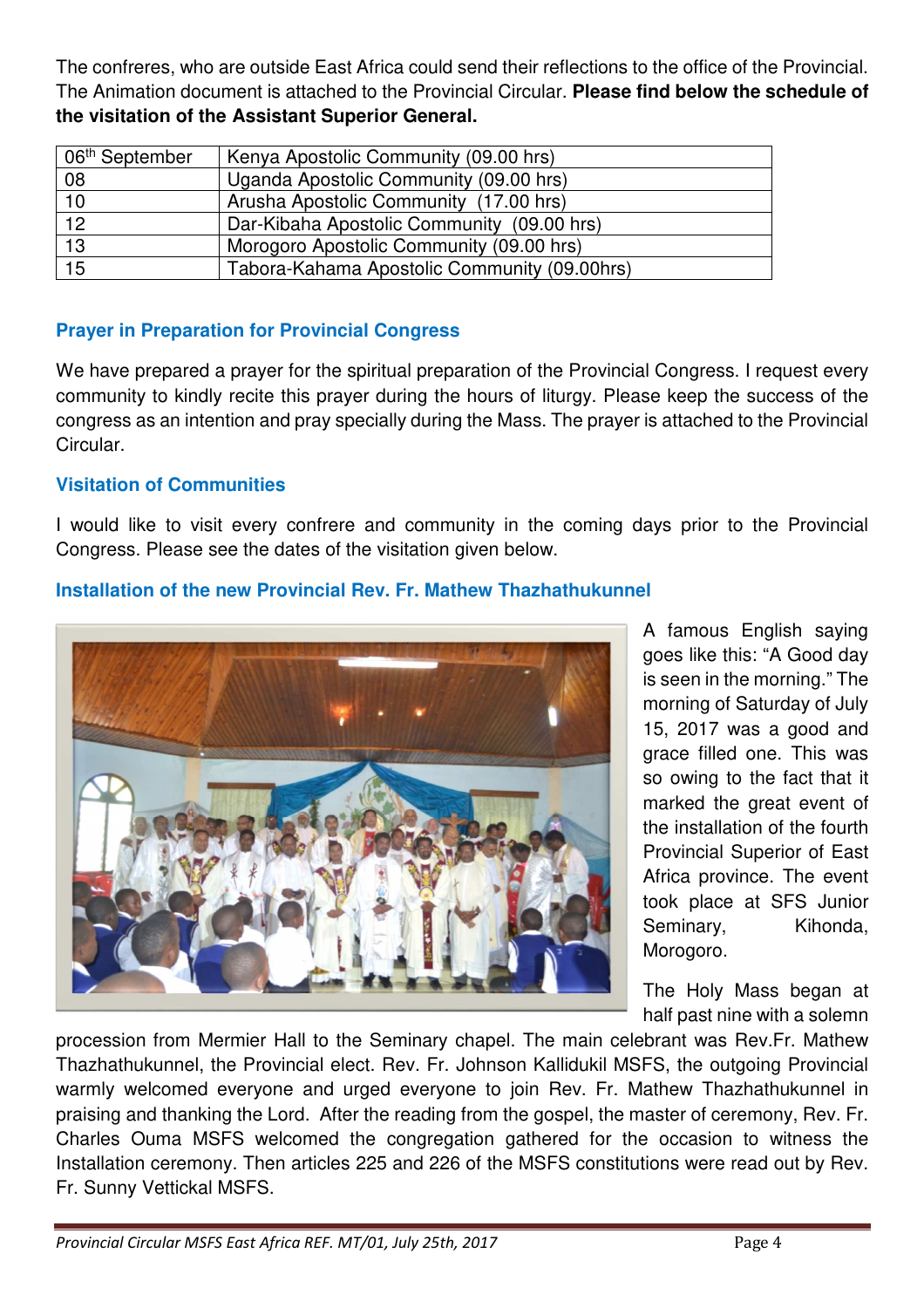The new Provincial was introduced and his curriculum vita was read out by Rev. Fr. Mathew Chavely MSFS. This was followed by a hymn to the Holy Spirit led by the Seminary choir. After that the outgoing Provincial invited Rev. Fr. Mathew Thazhathukunnel to make the profession of faith and pronounce the oath of fidelity. The letter of appointment of the new Provincial from Fr. General was read out by Rev. Fr. Thomas Kochuparampil after which he handed it over to the new Provincial. Rev. Fr. Mathew Thazathukunnel in his homily encouraged all the confreres to renew and re-live the missionary spirit and pastoral dedication entrusted to them by the church and the congregation at large.

Rev. Fr. Sebastian Kuzhupil MSFS graced the event by giving a felicitation speech. In his speech, he pointed out some of the challenges the pioneers faced in the beginning and the success achieved by the congregation during the last three decades of her presence in East Africa. Fr. Marlon OCD and Sr. Denis {St. Ann of Luzern} addressed the congregation on behalf of all the religious members present for the ceremony. The Mass was concluded with the song, 'showers of blessings' led by the seminary choir. The event came to an end after the fellowship meal at the Provincial House.

Reported by Bro. Fabian Wawi

### **Let us pray for the departed:**

#### **Fr. Sijo Olickal MSFS of South West Province, aged 31, died on 13<sup>th</sup> July 2017.**

Beloved mother of Fr. Johnson Kallidukil, **Mrs. Annakutty Michael Kallidukil, aged 72**, died on 24th July 2017.

| 26 July         | Visitation Ndagani                      |
|-----------------|-----------------------------------------|
| $\overline{27}$ | <b>Visitation Chera</b>                 |
| 28              | Visitation Iyolwa                       |
| 29              | Ordination of Dn. Lwarence Sebowa       |
| 30              | Visitation Mlolongo                     |
| $\overline{31}$ | Visitation Katani                       |
| 01 August       | LCI                                     |
| 02              | Vistation Maji ya Chai                  |
| 05              | Odiniation of Dn. Ibrahim Musajia       |
| 06              | First Mass of Fr. Ibrahim Musajia       |
| $\overline{08}$ | Visitation Jinja                        |
| 09              | <b>Visitation Osia</b>                  |
| 10              | Visitation Agururu                      |
| 12              | Ordination of Dn. Gerald Ssekelembe     |
| 14              | <b>Visitation Mwakata</b>               |
| 15              | <b>Visitation Lububu</b>                |
| 16              | <b>Visitation Bukene</b>                |
| 17              | <b>Visitation Kashishi</b>              |
| 18              | Visitation Ipuli                        |
| 20              | Visitation Ngurdoto                     |
| 22              | <b>LCI: Steering Committee Meeting</b>  |
| $\overline{24}$ | Visitation SFS Junior Seminary, Kihonda |
|                 | <b>Visitation Provincial House</b>      |
| 25              | Visitation Fransalian House, Kola       |
|                 | <b>Visitation Dumila</b>                |
| 26              | Visitation Mji Mpya                     |
| 27              | <b>Visitation Novitiate</b>             |
| 28              | <b>Visitation Mkuza</b>                 |
| 29              | LCI                                     |

#### **My tentative programme**